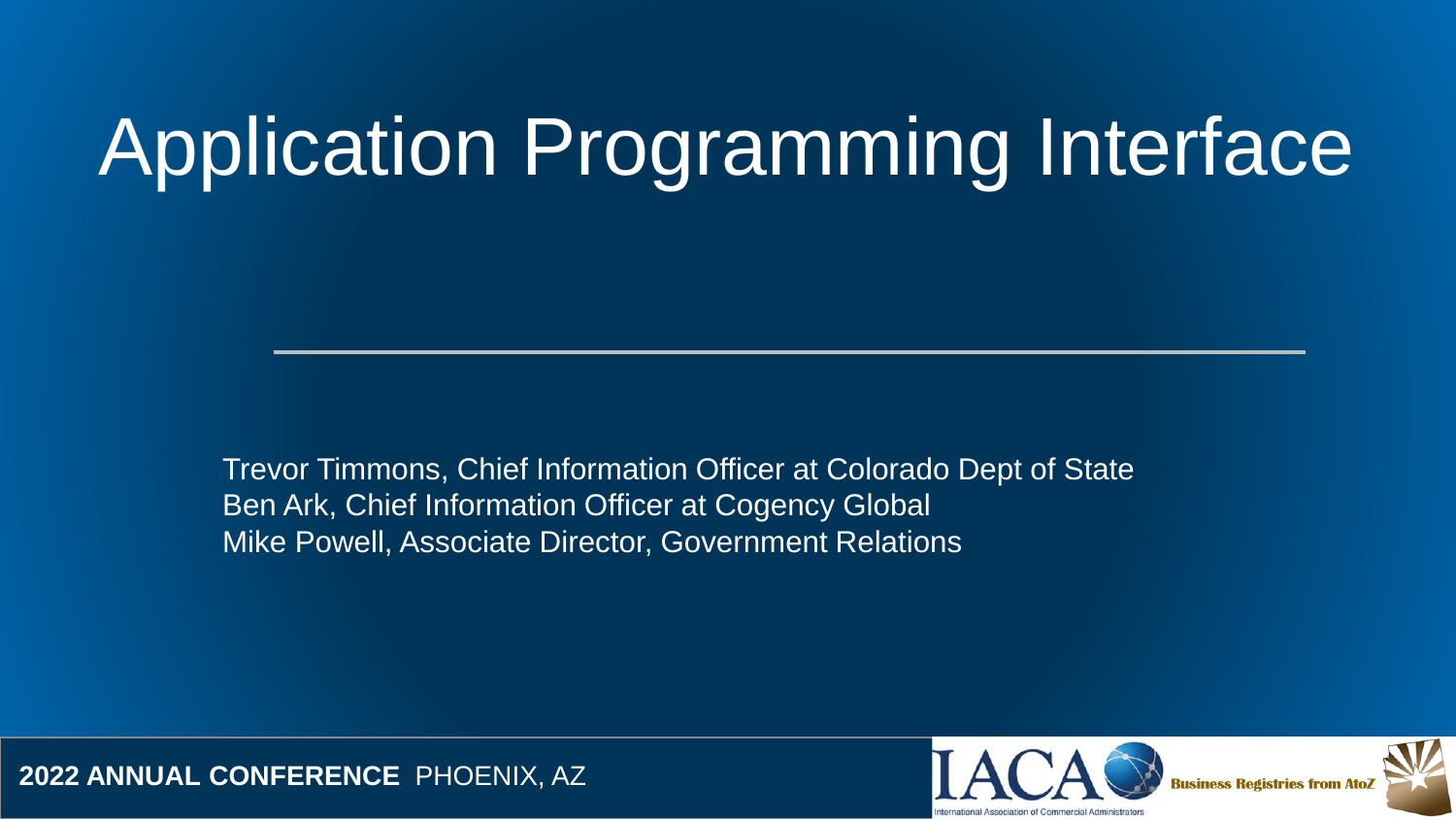# What is an API?

- •API is the acronym for Application Programming Interface, which is a software intermediary that allows two applications to talk to each other
- •APIs provide a secure and standardized way for applications to work with each other and deliver the information or functionality requested without user intervention
- Each time you use an app like Facebook, send an instant message, or check the weather on your phone, you're using an API

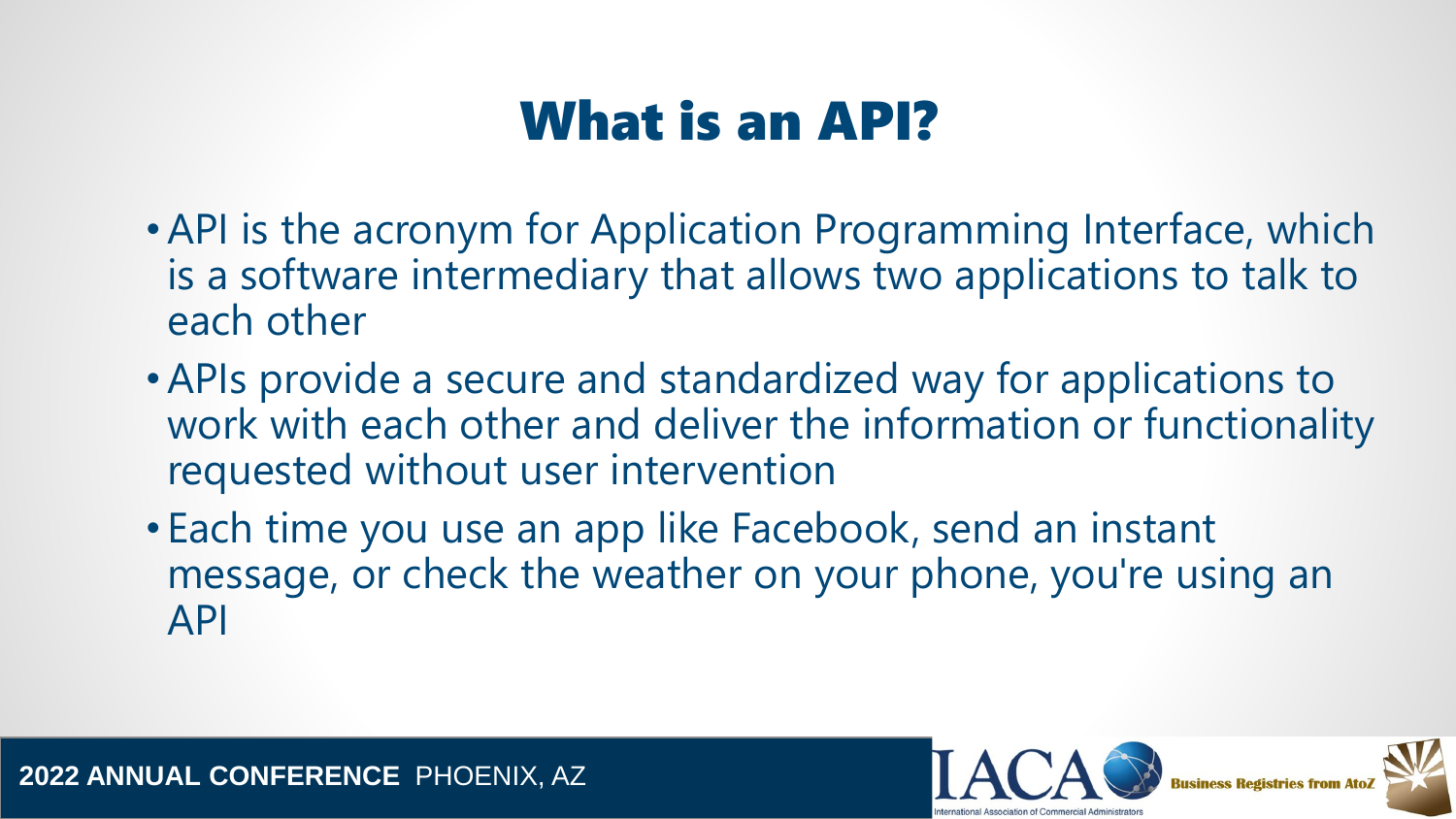# API's Behind the Scenes

- Financial institutions like banks use private APIs to track and manage checking accounts, credit cards, and more
- Retail giants use APIs to communicate with courier networks, ensuring packages are picked up as soon as possible and tracking them as they are moved
- Web applications use APIs to connect user-facing front ends with allimportant back-end functionality and data
- Streaming services like Spotify and Netflix use APIs to distribute content
- Automotive companies like Tesla send software updates via APIs. Others use APIs to unlock car data for third-parties

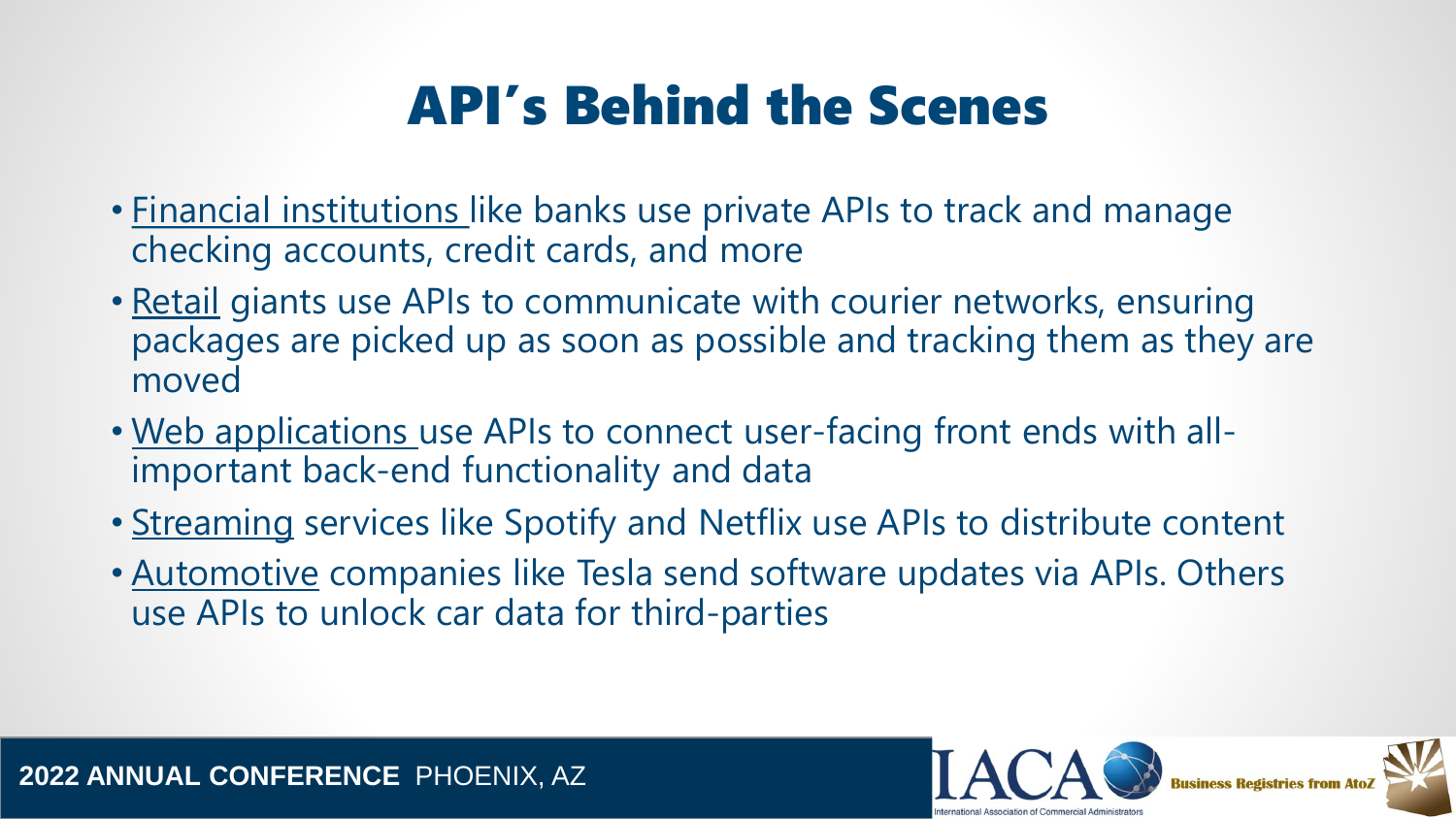#### APIs vs XML

- XML is a data-encoding mechanism
- IACA UCC and BE filing specification use XML to encode data
- IACA UCC XML Spec v4 uses REST API
- An API can encode data via XML, send as plain text, or more commonly uses JSON

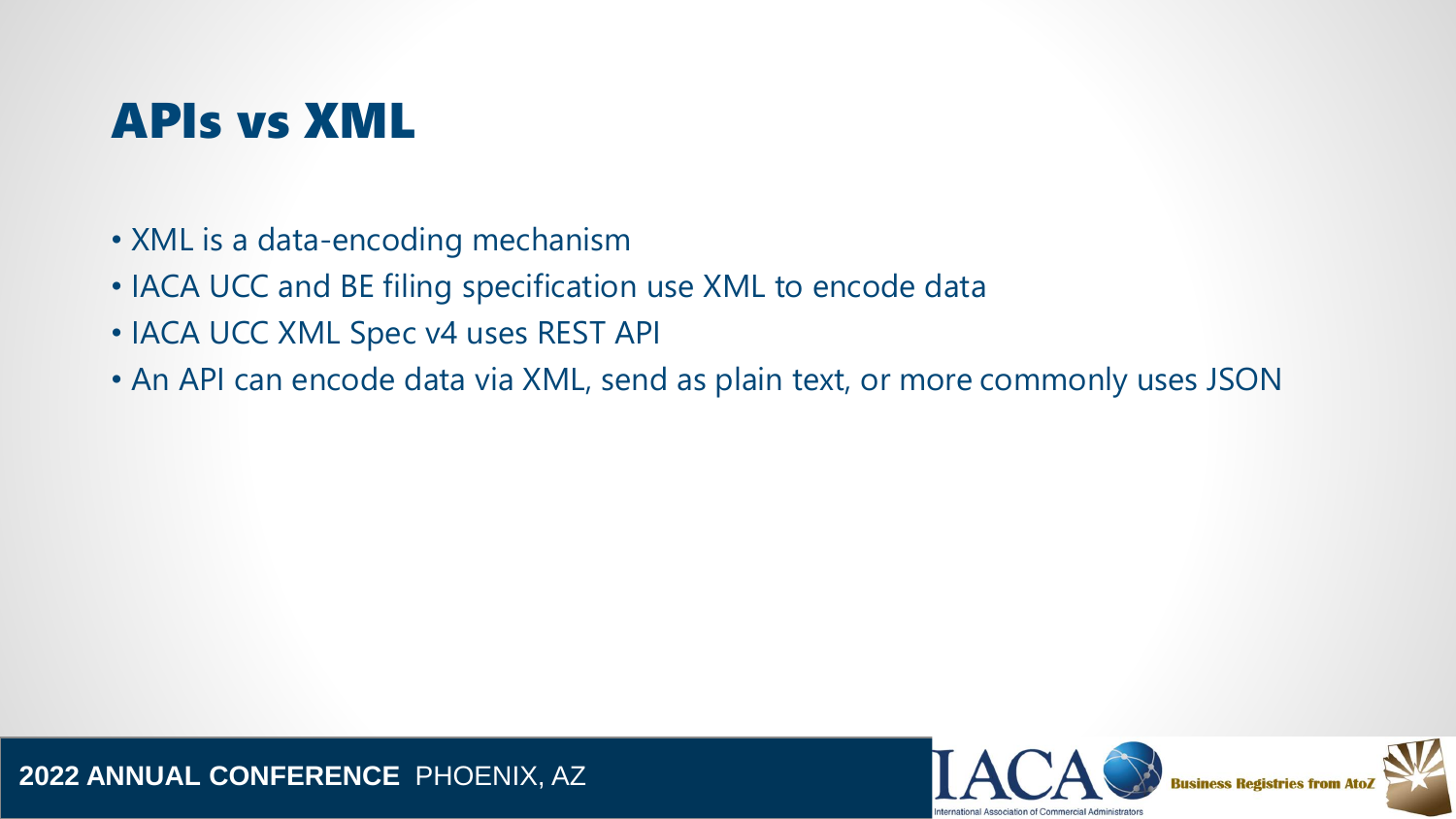### Historical IACA Efforts

- Ongoing UCC XML filing specification
	- XML over HTTP, now XML over REST API
- 2006 Business Entity XML filing specification
	- XML over HTTP; used by Kansas
- 2013 Business Process Design and the High Volume Filer, Best Practices
	- Outlines beneficial B2B filing, search, and administrative interfaces to aid in RFP writing and system modernization
- 2015 Promoting Electronic Filing
	- Target was STS (UCC filing) but equally applies to any electronic interface/API efforts
	- Guidance to jurisdictions when implementing an electronic filing interface (or API)

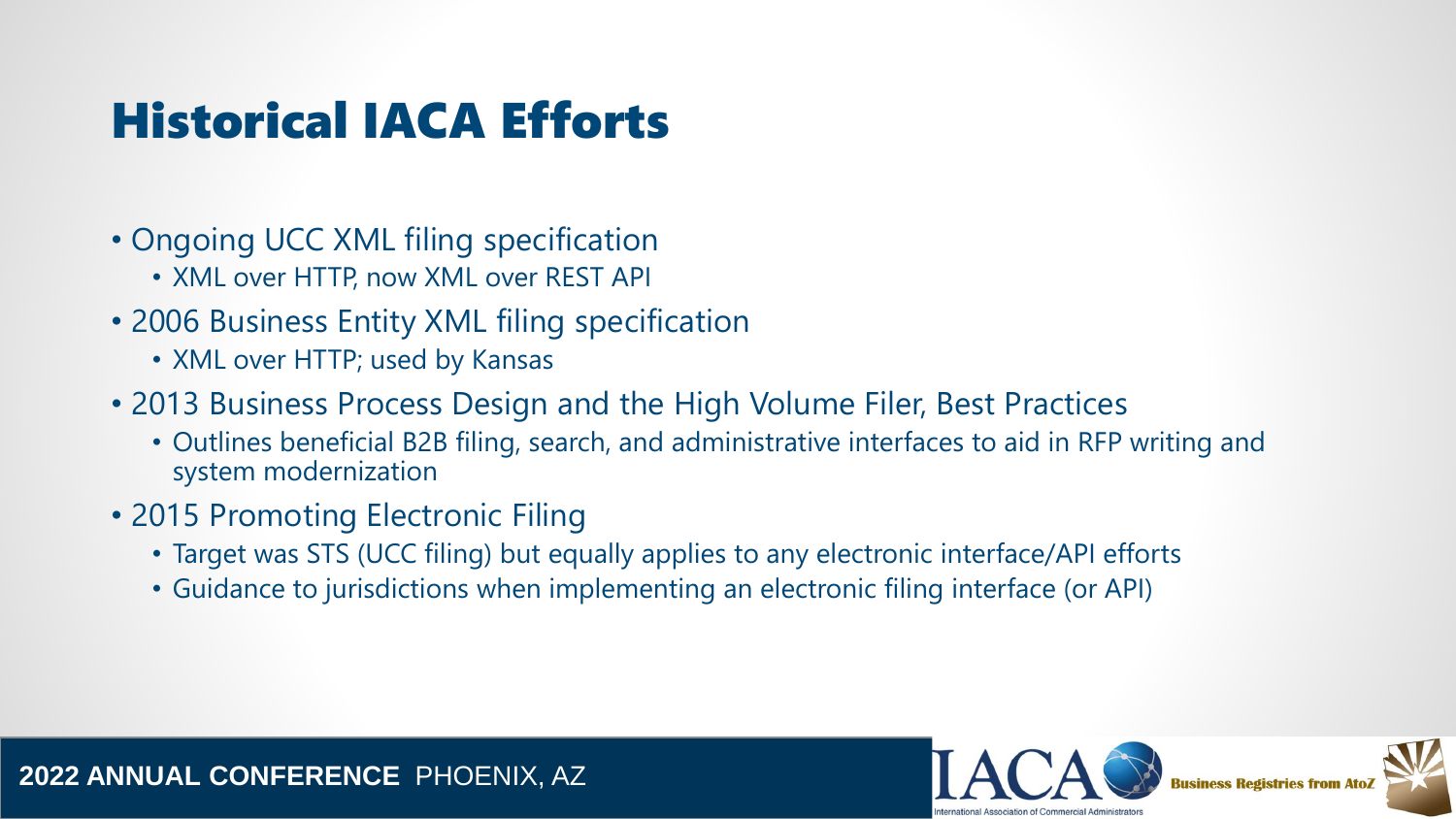# Filing Offices Are Using API

- One stop shopping
- Transfer of data to or from another state agency
- Tax Data
- Service of Process (Department of Insurance)
- Law Enforcement

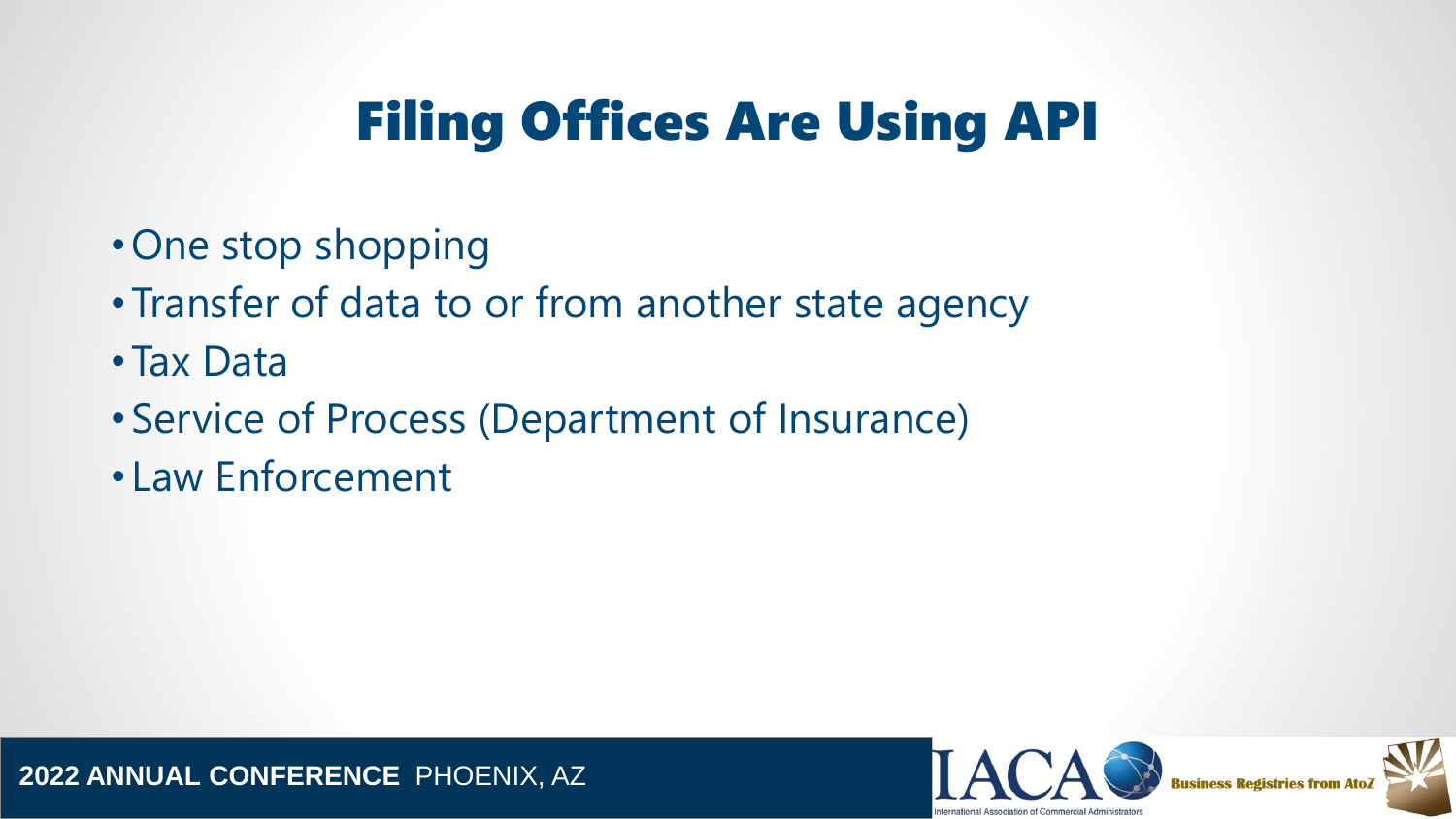# Service Companies

Filing documents

#### Use of Data

- Filing Verification
- Fraud Alerts
- Provide timely service to customers
- More effective access to public data

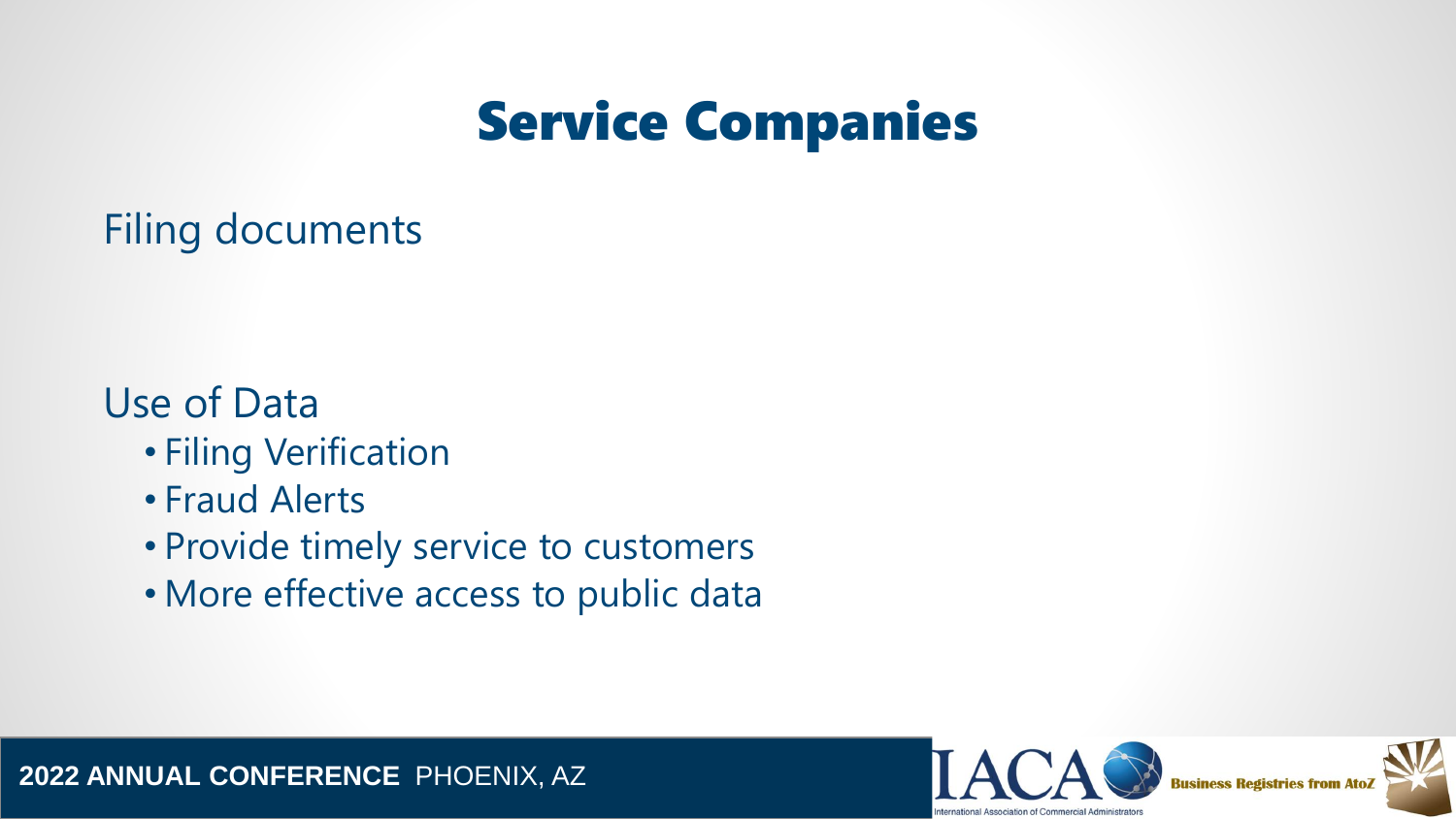# Why Should a Filing Office Develop API?

- •More secure transfer of data, efficient and timely transfer of data
- •An API provides you only with data that has been made available to external users
- XML files are slower to transmit and parse
- Simplify services delivery, particularly for mobile applications
- •Companies are increasingly looking to APIs to deliver more value to its customers
- •Create industry standard with private and public collaboration
- •Data available to wider population

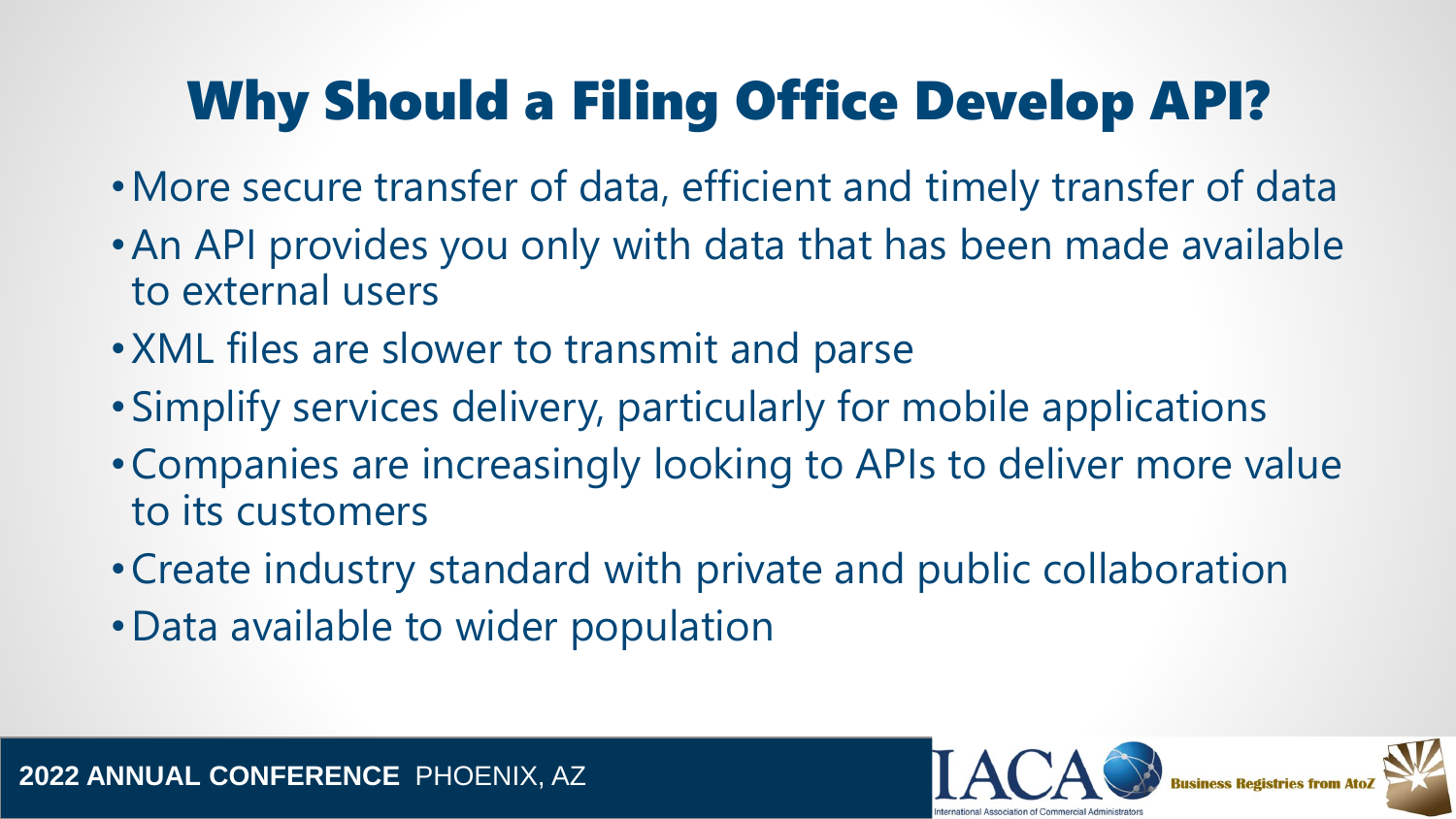### Non-US Jurisdiction Business Entity APIs

Some examples…

- Canada Federal Corporation API
	- Retrieve basic company and director information
- UK Companies House
	- Robust API to retrieve live data
- NZ Companies Office
	- Robust API to retrieve and file NZ companies, property register, etc.
- HK Companies Registry
	- Robust XML interface for e-filing

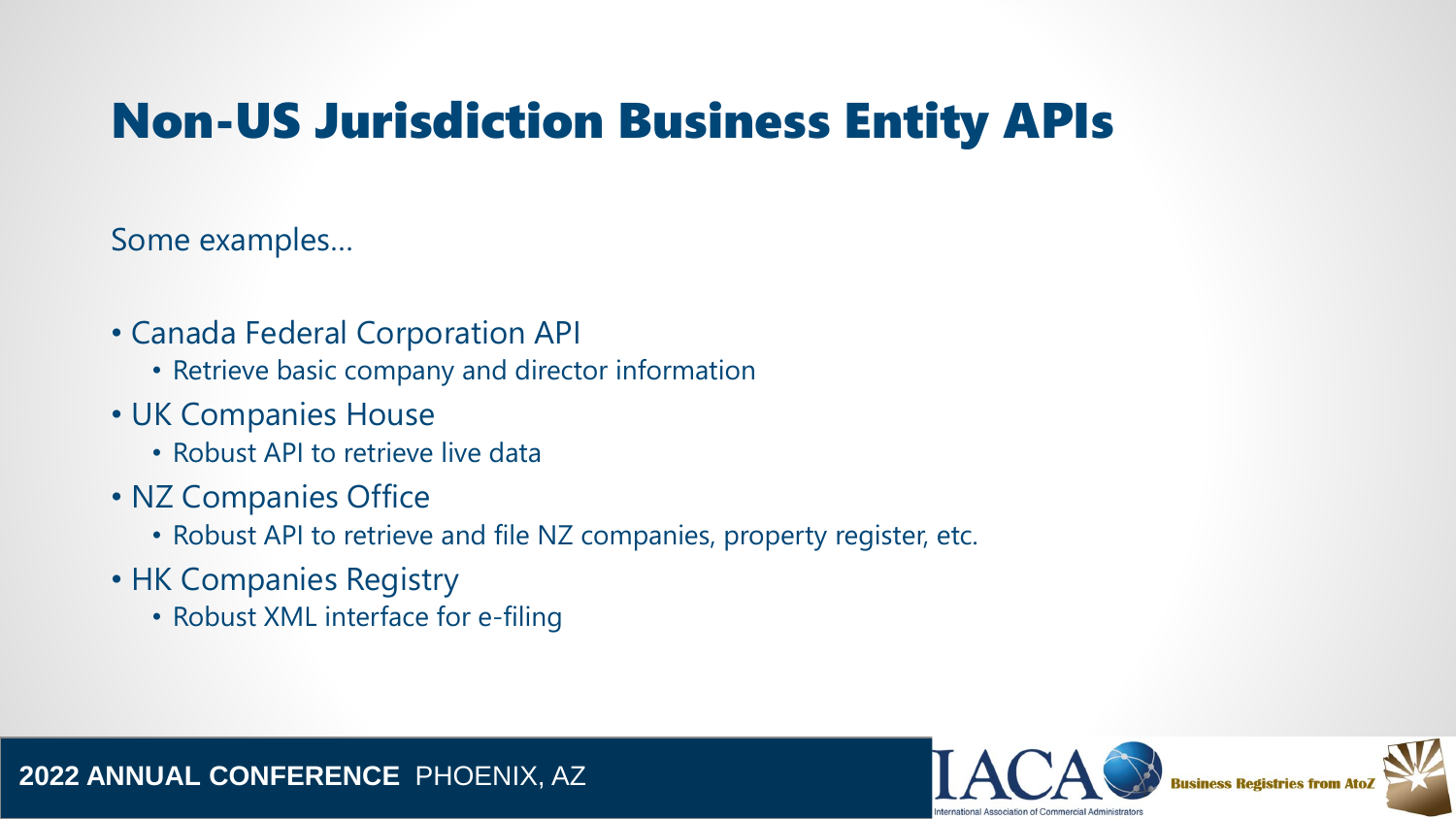# Existing US Jurisdictions' Business Entity APIs

#### • Colorado

- Public Socrata entity data API
- Delaware
	- Uses XML over WCF (web services)
	- Supports filing, searching, and administrative functions
- Kansas
	- Follows the IACA 2006 BE Filing Specification (XML over SOAP)
	- Supports annual report filing
- Mississippi
	- Custom XML interface over simple HTTP
	- Supports annual report filing

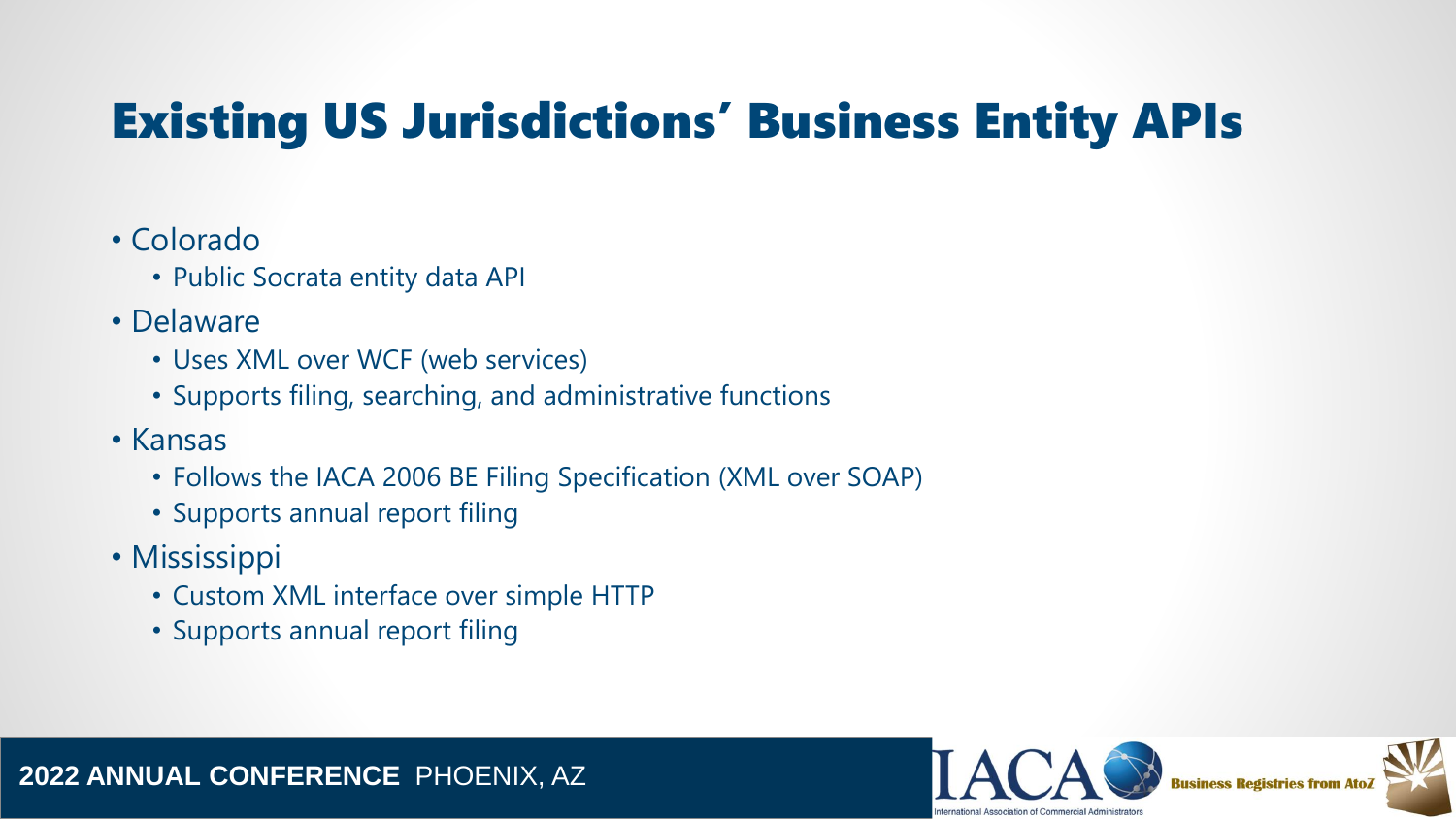### Best Practices

- Security Posture
	- Authentication
	- Monitoring
	- Throttling
	- Data Validation
	- API Gateway
	- Expert Advice



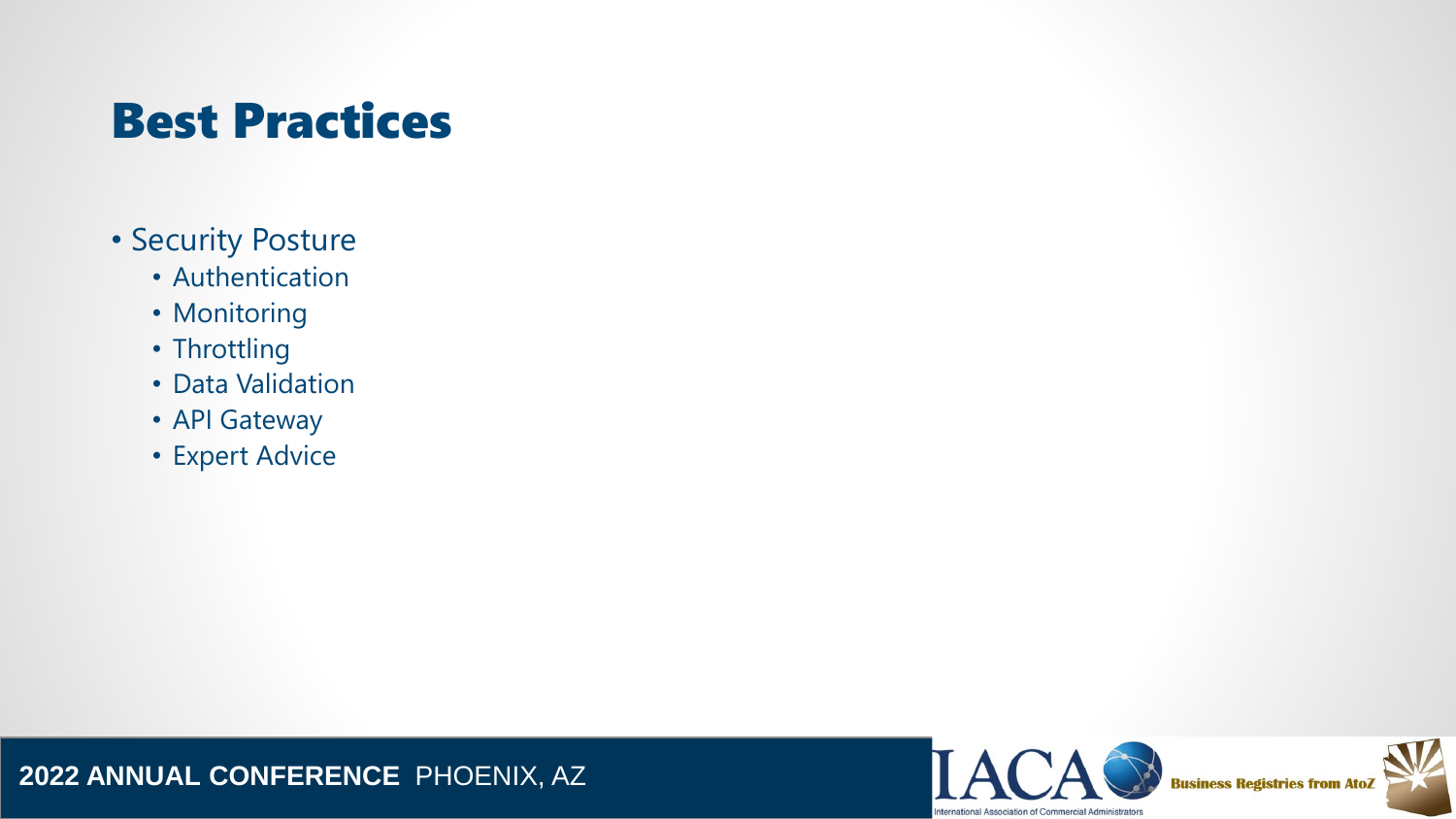#### Best Practices

- Documentation
	- Examples
- Versioning
- Early Adopters
- Talk to Peers and Trusted Customers



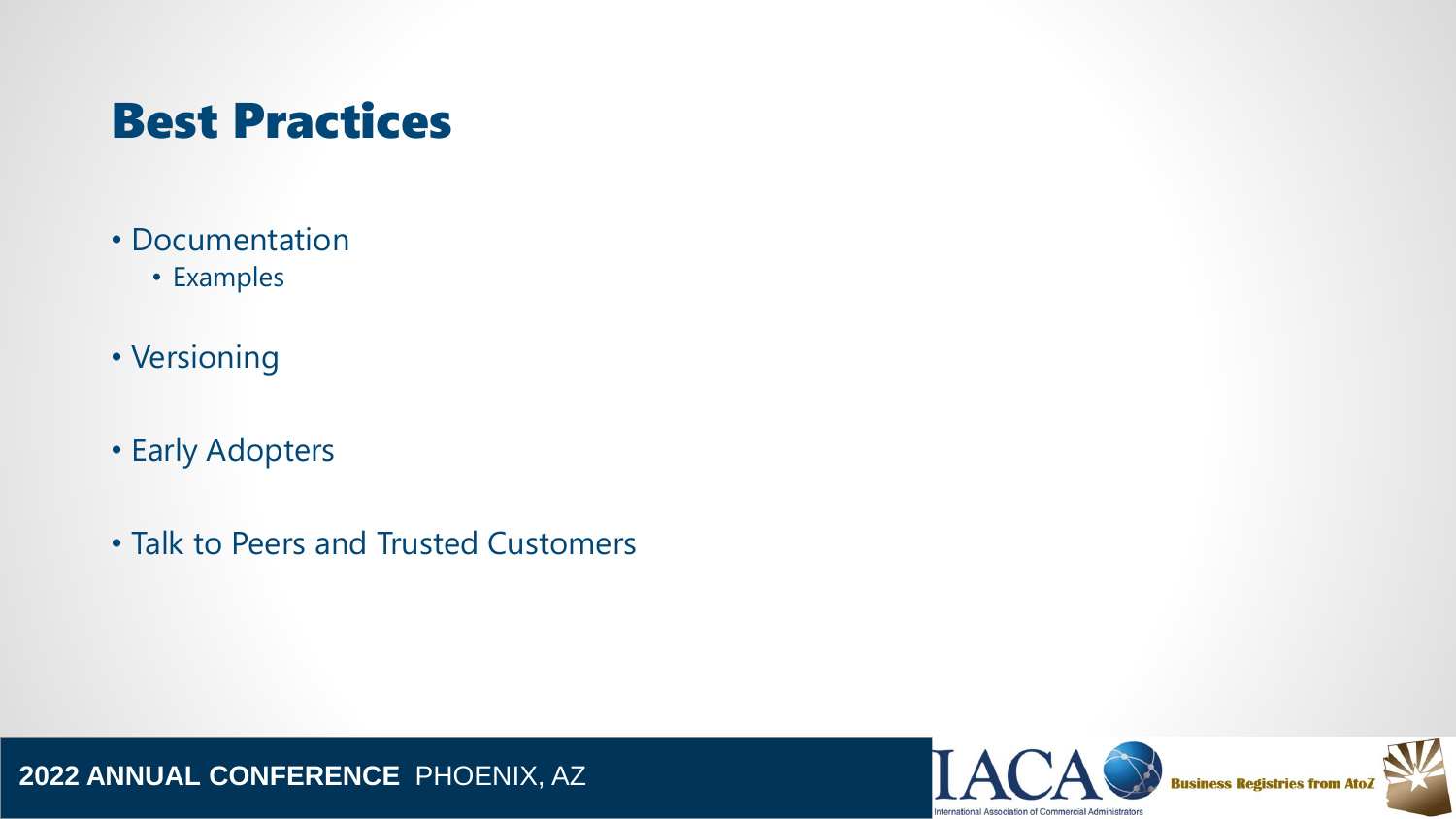### Roadblocks

- •Cost
- •IT Resources
- Fee structure
- •Change to statute/administrative rules



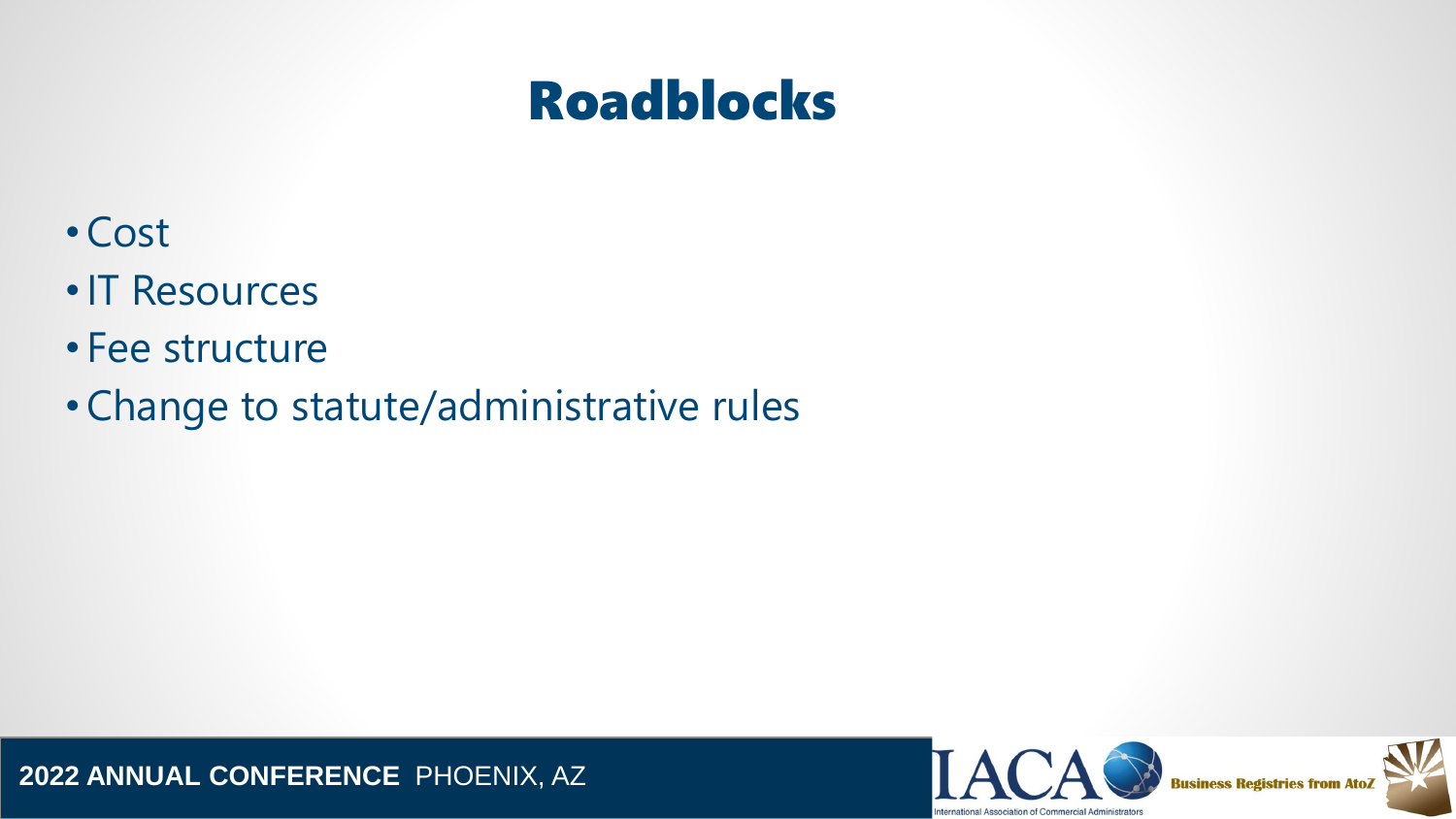# DATA, DATA, & DATA

- Business and Government require data that is from the source and is current
	- Transactions
	- Verification
	- Tracking data

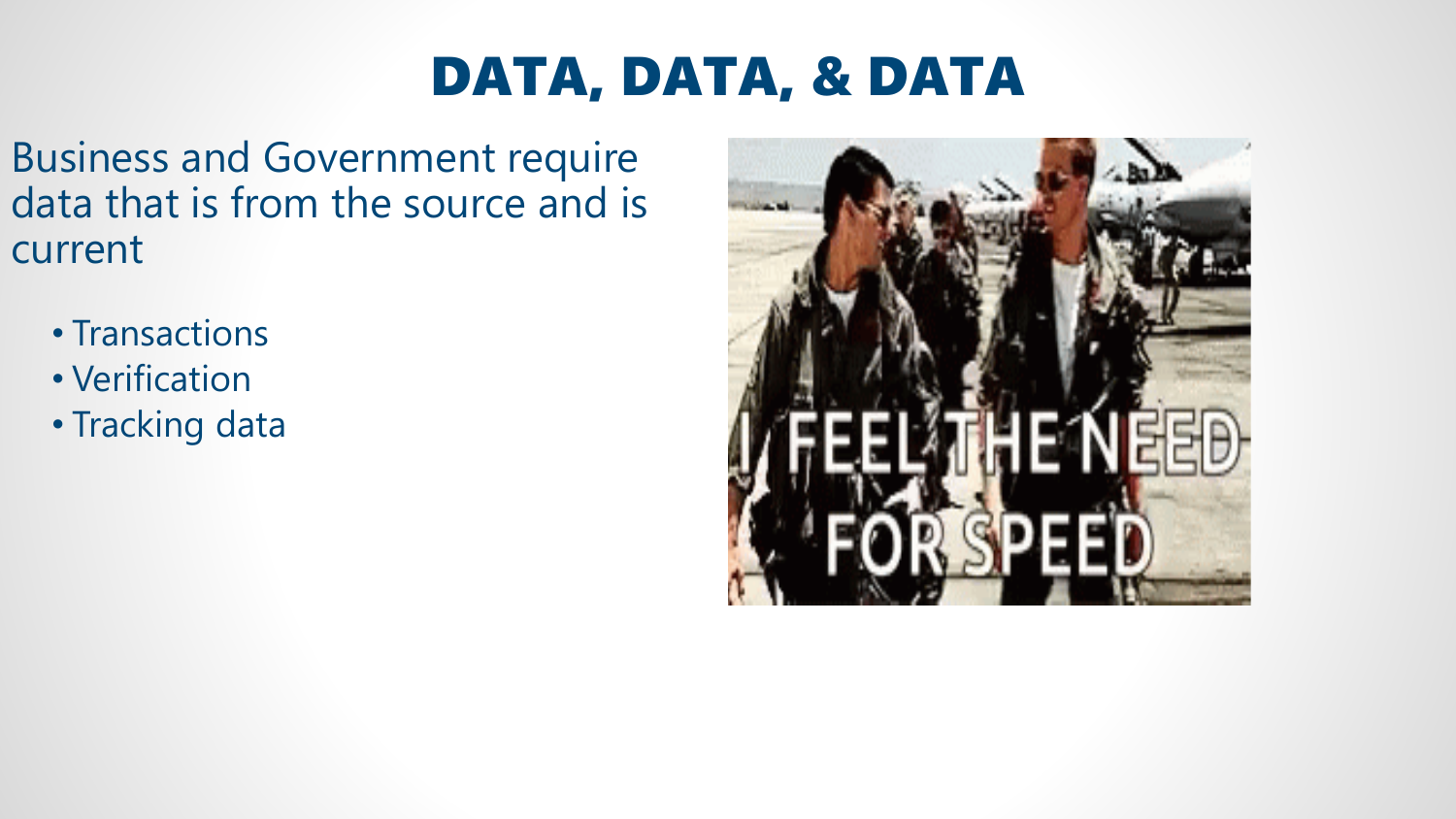# Notice of Final Rulemaking

The American Banking Association recommended in its ANPRM comments

"FinCEN must take steps to validate information that has been submitted. This does not require extensive vetting of each entry, but steps to verify the existence and bona fides of the reporting company. Without steps to validate data, the registry will be no more reliable than the current system of collecting information from bank customers and taking it at face value."

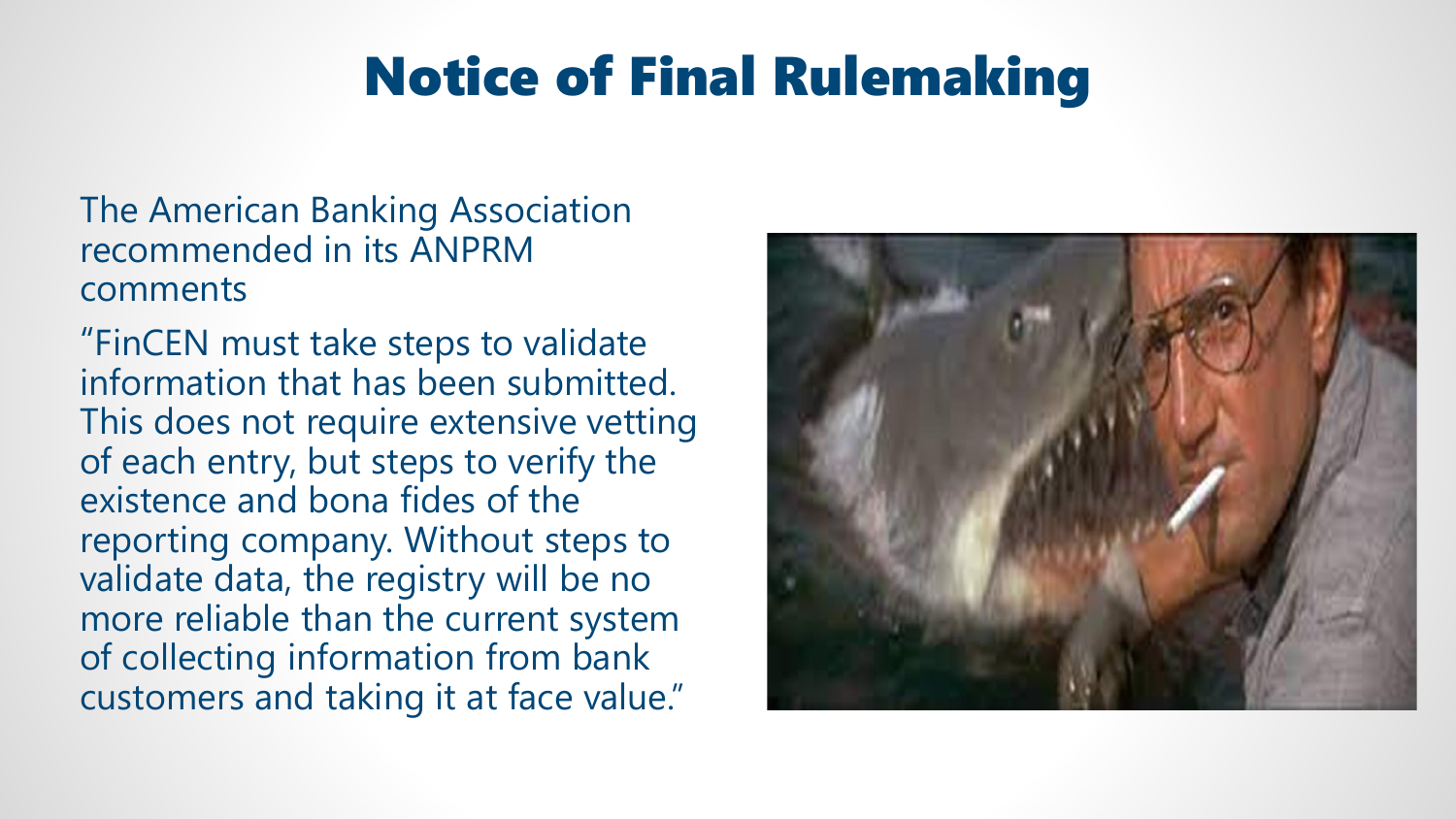# Compliance With FATF

- FATF recommends that competent authorities have access to adequate, accurate and timely information on the beneficial ownership and control of legal entities.
- •Its Guidance on Transparency and Beneficial Ownership explains cooperation between government entities holding such information is essential and communication mechanisms should be established in legislation or regulations to ensure information held by other government entities is accessible in a timely manner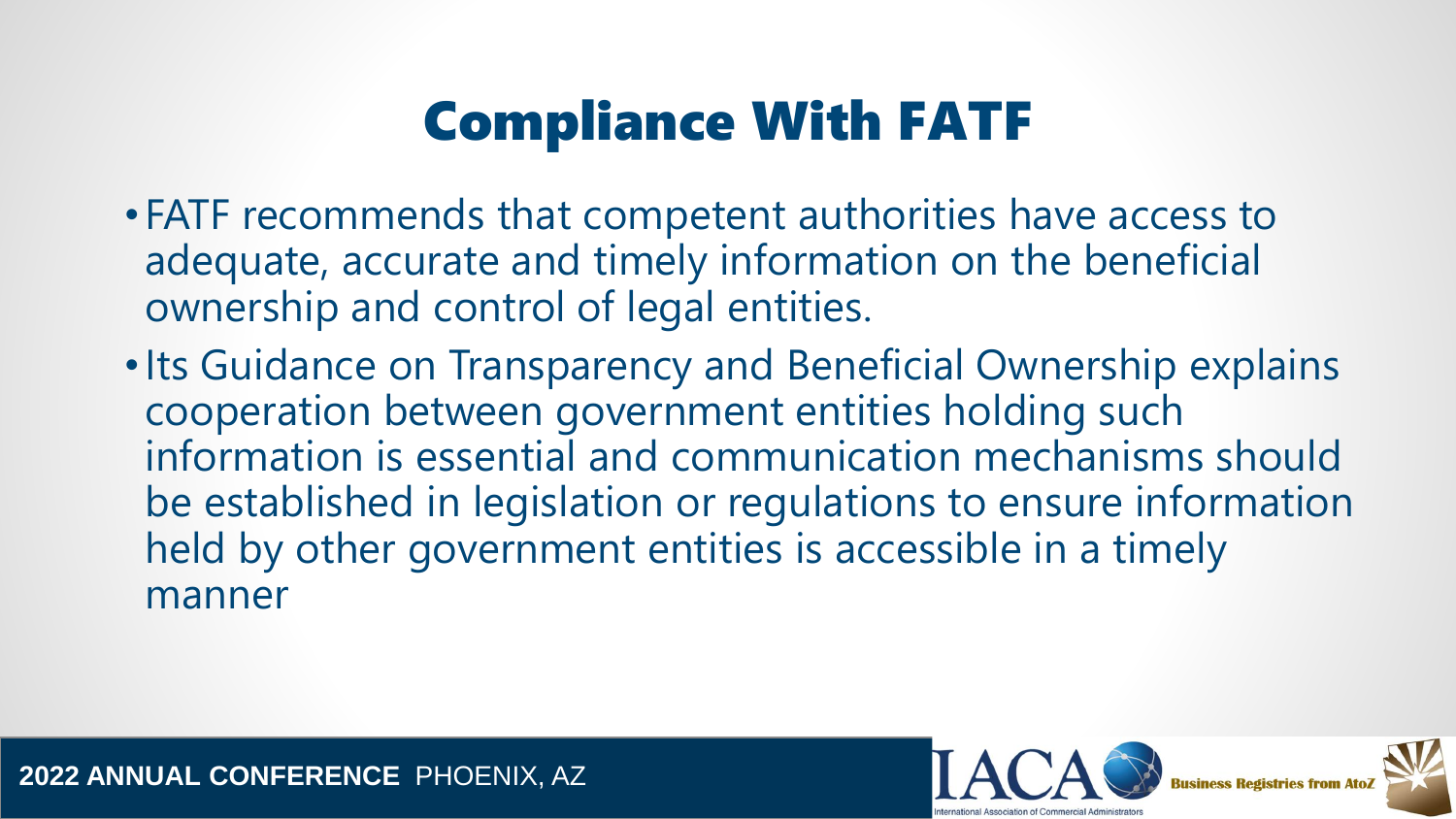# Verification

A major weakness of the UK register is that the data submitted is not verified and relies entirely on self-reported data from companies. This may result in poorer quality data and less confidence in the register as a useful tool for transparency. Global Witness Oct. 23, 2017

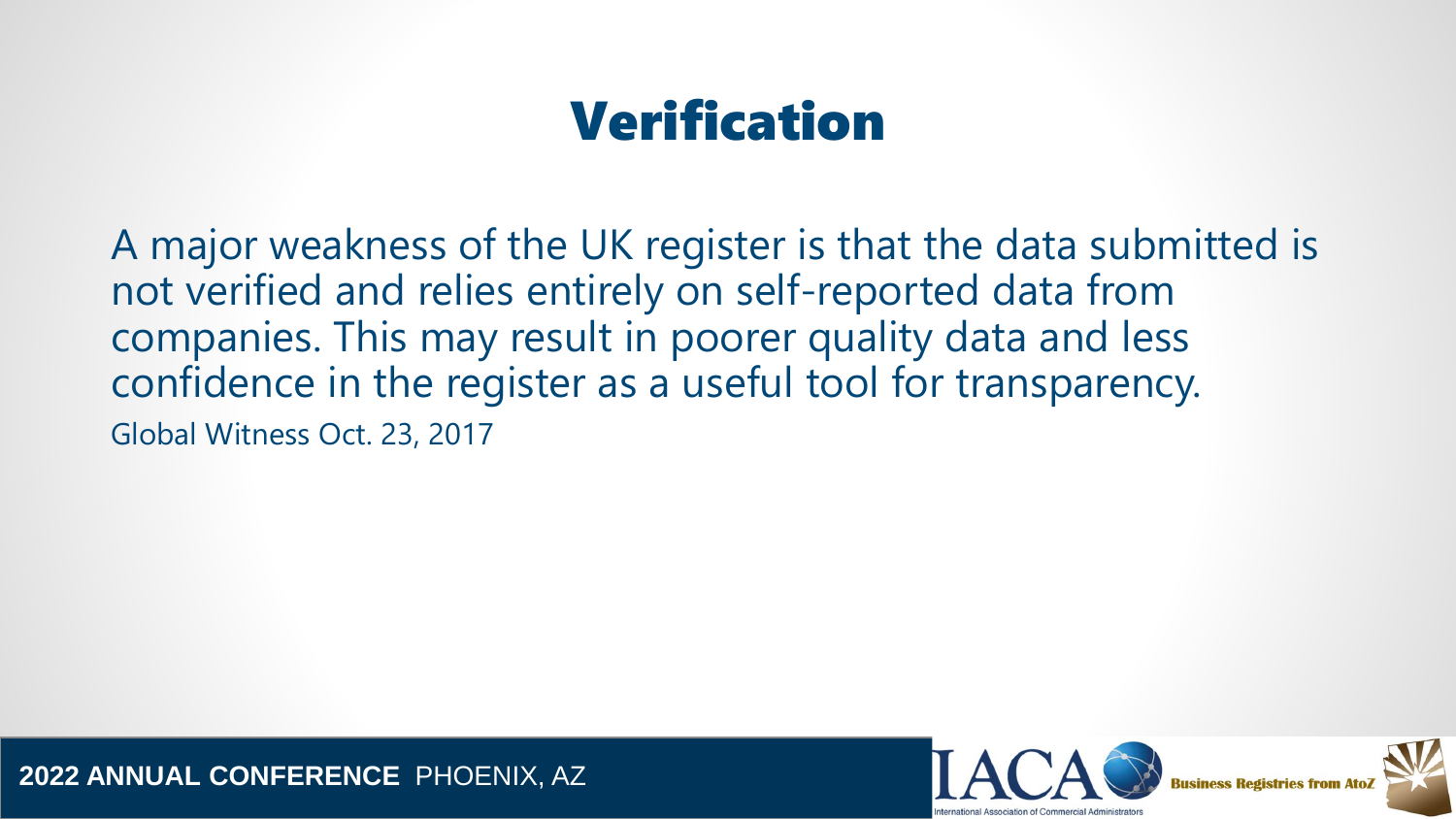# Beneficial Ownership Data Standard Approved by UK

"The UK is showing leadership on beneficial ownership transparency by embracing the Beneficial Ownership Data Standard (BODS) and endorsing the importance of openness. Using an open standard for beneficial ownership data will make it easier to produce high-quality data which can be quickly shared with relevant agencies and linked with information from across the world."

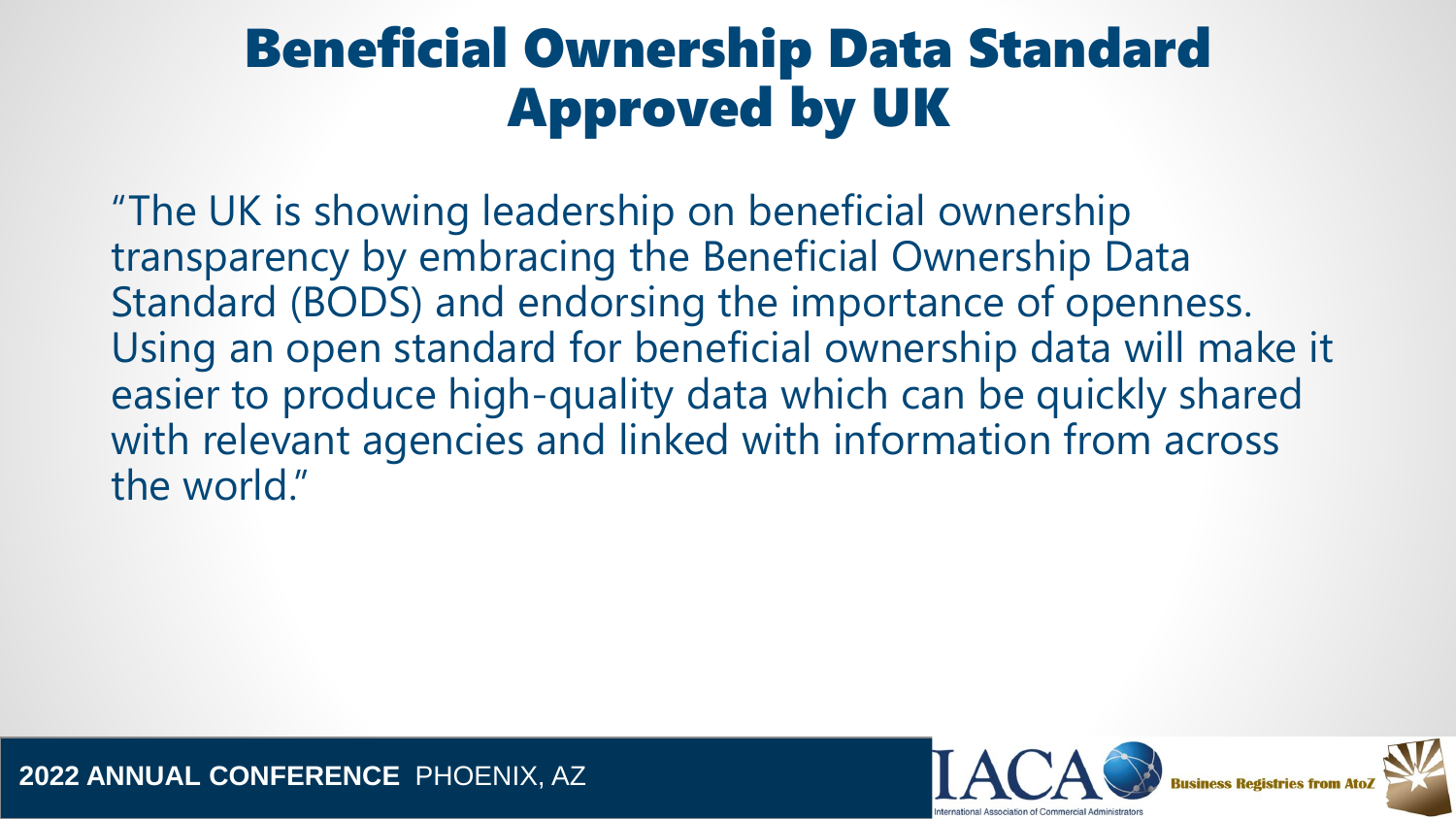# North Macedonia Beneficial Ownership Registry

- The main innovative elements of the legal framework are using existing databases to populate data fields related to legal entity information and personal information
- •In order to provide for a seamless experience for existing users of the online services of the Central Register, the Register is integrated with several existing systems